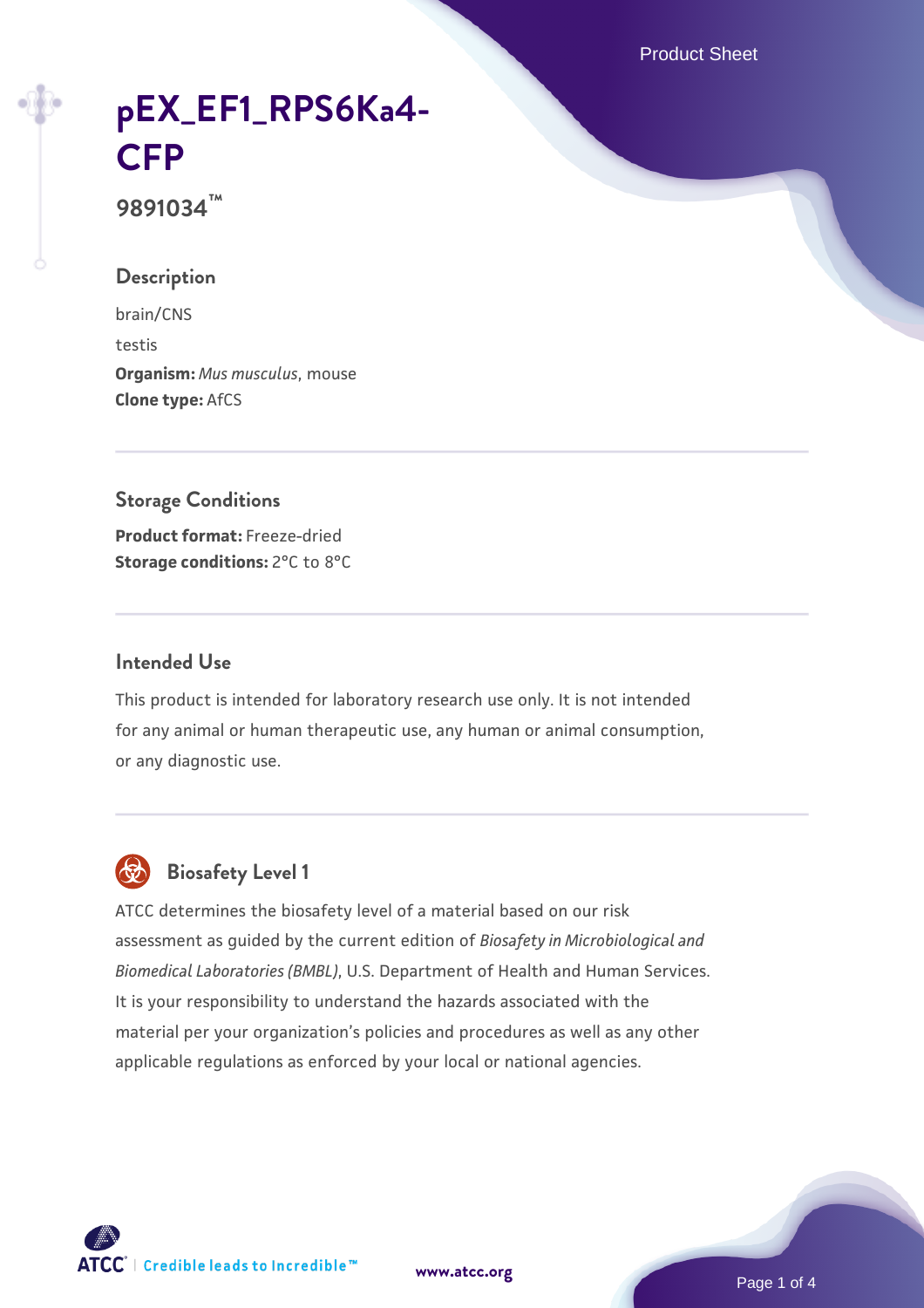## **Certificate of Analysis**

For batch-specific test results, refer to the applicable certificate of analysis that can be found at www.atcc.org.

#### **Insert Information**

**Insert size (kb):** 2.3180000000000001 **Type of DNA:** cDNA **Insert strain:** BALB/c **Gene product:** Msk2

#### **Material Citation**

If use of this material results in a scientific publication, please cite the material in the following manner: pEX\_EF1\_RPS6Ka4-CFP (ATCC 9891034)

## **References**

References and other information relating to this material are available at www.atcc.org.

#### **Warranty**

The product is provided 'AS IS' and the viability of ATCC® products is warranted for 30 days from the date of shipment, provided that the customer has stored and handled the product according to the information included on the product information sheet, website, and Certificate of

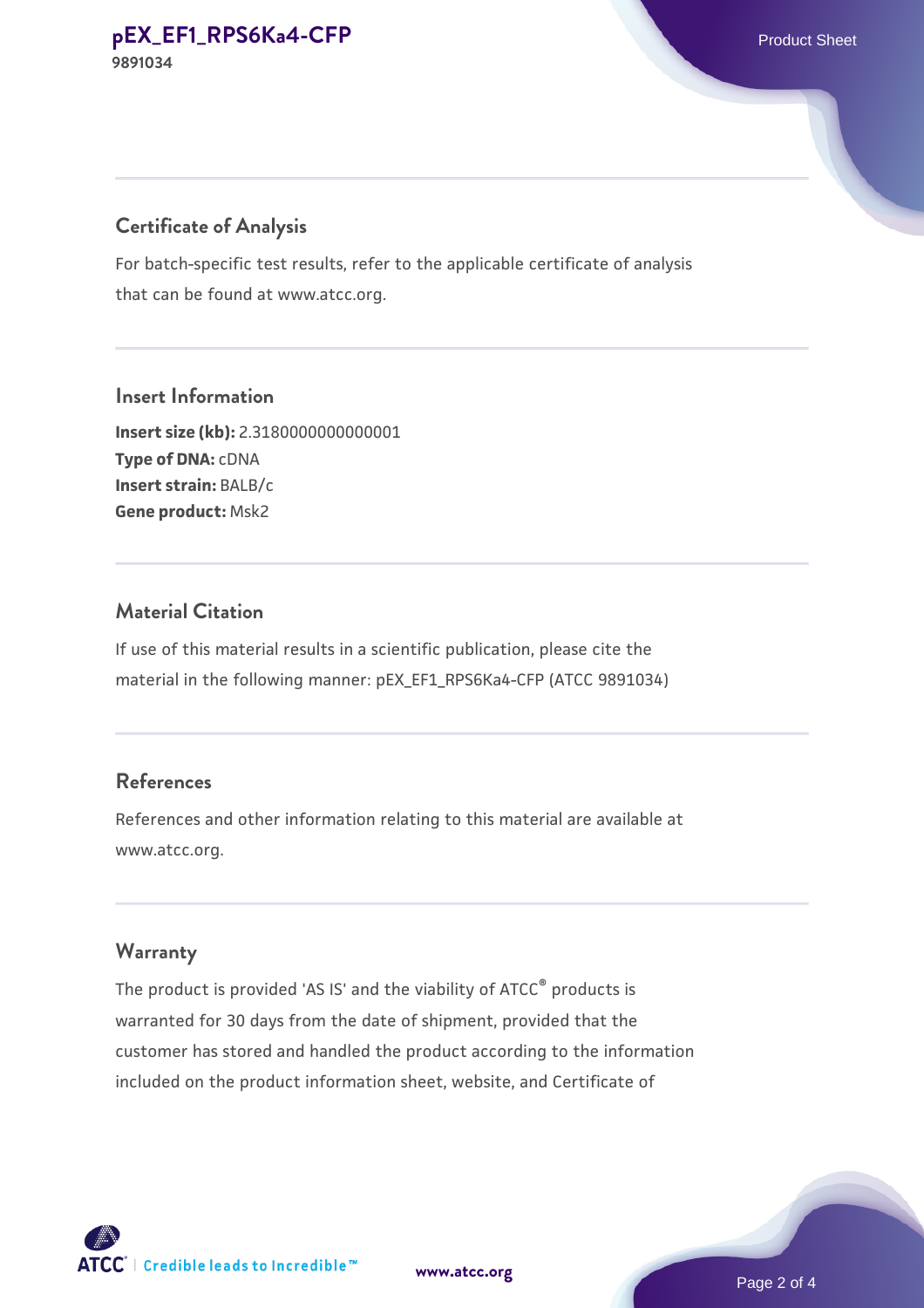Analysis. For living cultures, ATCC lists the media formulation and reagents that have been found to be effective for the product. While other unspecified media and reagents may also produce satisfactory results, a change in the ATCC and/or depositor-recommended protocols may affect the recovery, growth, and/or function of the product. If an alternative medium formulation or reagent is used, the ATCC warranty for viability is no longer valid. Except as expressly set forth herein, no other warranties of any kind are provided, express or implied, including, but not limited to, any implied warranties of merchantability, fitness for a particular purpose, manufacture according to cGMP standards, typicality, safety, accuracy, and/or noninfringement.

#### **Disclaimers**

This product is intended for laboratory research use only. It is not intended for any animal or human therapeutic use, any human or animal consumption, or any diagnostic use. Any proposed commercial use is prohibited without a license from ATCC.

While ATCC uses reasonable efforts to include accurate and up-to-date information on this product sheet, ATCC makes no warranties or representations as to its accuracy. Citations from scientific literature and patents are provided for informational purposes only. ATCC does not warrant that such information has been confirmed to be accurate or complete and the customer bears the sole responsibility of confirming the accuracy and completeness of any such information.

This product is sent on the condition that the customer is responsible for and assumes all risk and responsibility in connection with the receipt, handling, storage, disposal, and use of the ATCC product including without limitation taking all appropriate safety and handling precautions to minimize health or environmental risk. As a condition of receiving the material, the customer agrees that any activity undertaken with the ATCC product and any progeny or modifications will be conducted in compliance with all applicable laws, regulations, and guidelines. This product is provided 'AS IS' with no